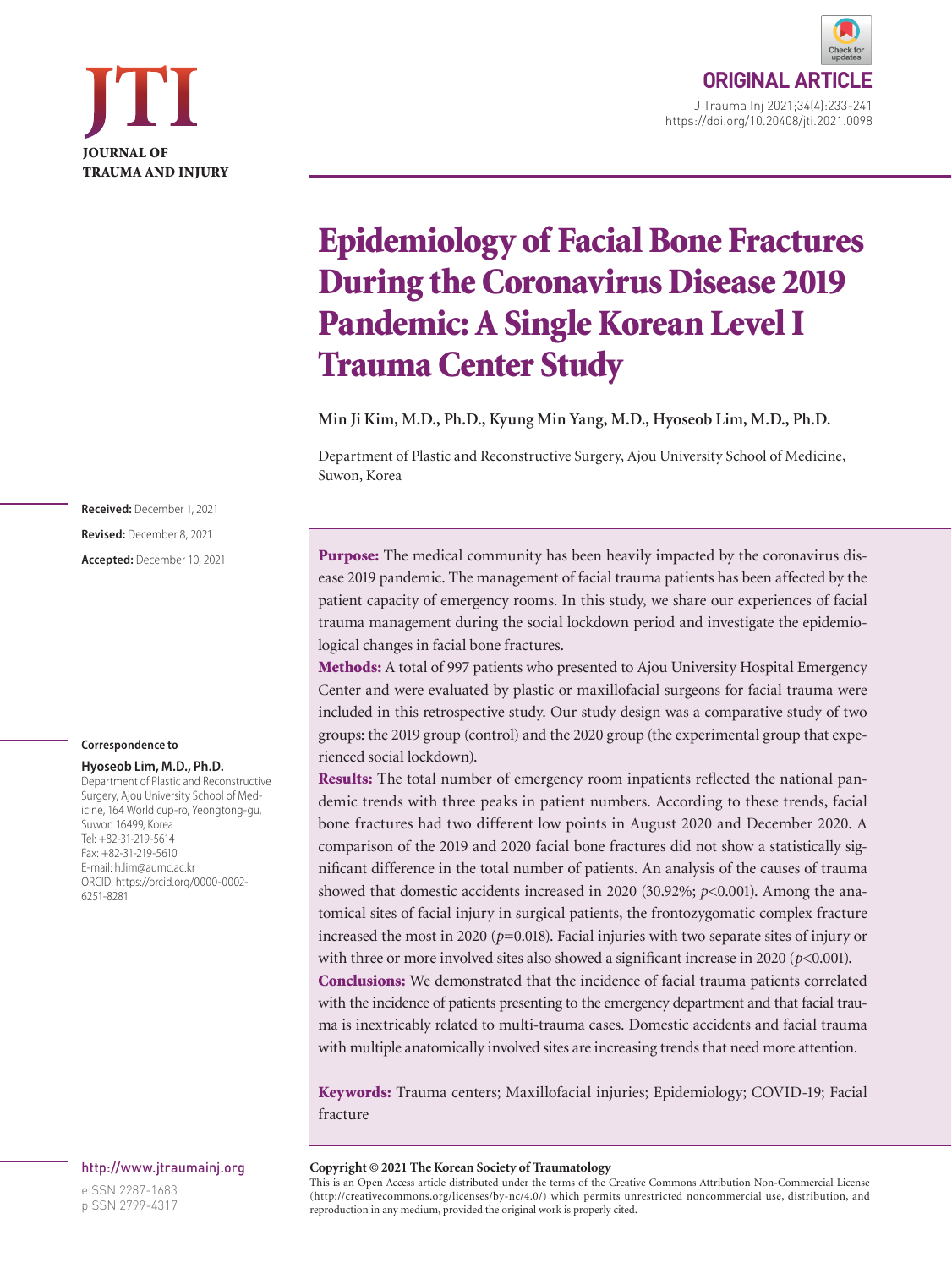# **INTRODUCTION**

The World Health Organization officially declared the current outbreak of coronavirus disease 2019 (COVID-19) caused by severe acute respiratory syndrome coronavirus-2 (SARS-CoV-2) a pandemic in March 11, 2020 [1]. Unlike previous respiratory viral diseases, COVID-19, whether symptomatic or asymptomatic, is highly contagious [2]. The early stage of infection has a high number of viral droplets that are contained in patients' respiratory secretions. Simple conventional personal protection can prevent infection, and social distancing among people has been emphasized to prevent the spread of infection. Because of the rapid increase in the number of infected patients, social lockdowns were widely enforced to limit the spread of the etiological agent, SARS-CoV-2 [3].

The first large urban outbreak, outside of China, was a cluster of COVID-19 infections in Daegu, South Korea in February 2020 [4]. Once the first patient was identified in January, the number of infected patients rapidly increased to 909 in February. Thus, the government implemented a high-intensity social lockdown policy that did not permit

students to go to school or people to leave home to go to work or restaurants. The first lockdown was provisional in March 2020; however, a stepwise lockdown policy has continued to remain in force from August 2020 until now. These continued policies have impacted many aspects of society.

The medical community has been greatly affected during the pandemic period. Many medical professionals have focused on the treatment of isolated patients with COVID-19 [5]. Only a limited number of medical teams have been able to operate emergency rooms for non-COVID patients. The management of facial trauma cases is impacted by the patient capacity in emergency rooms. Reports from studies in this rapidly developing specialty indicate that maxillofacial injuries are increasing in frequency and severity, owing to the heavy dependence on road transportation and the increase in socioeconomic-related activities of populations in developing countries [6,7]. In particular, these factors have impacted level 1 trauma centers, resulting in significant changes. Ajou University Hospital has the largest national trauma center and more than 50% of the patients with facial



**Fig. 1.** Emergency room inpatient number trends from January 2019 to December 2020. Arrows indicate 1st, 2nd, and 3rd domestic coronavirus disease 2019 outbreak.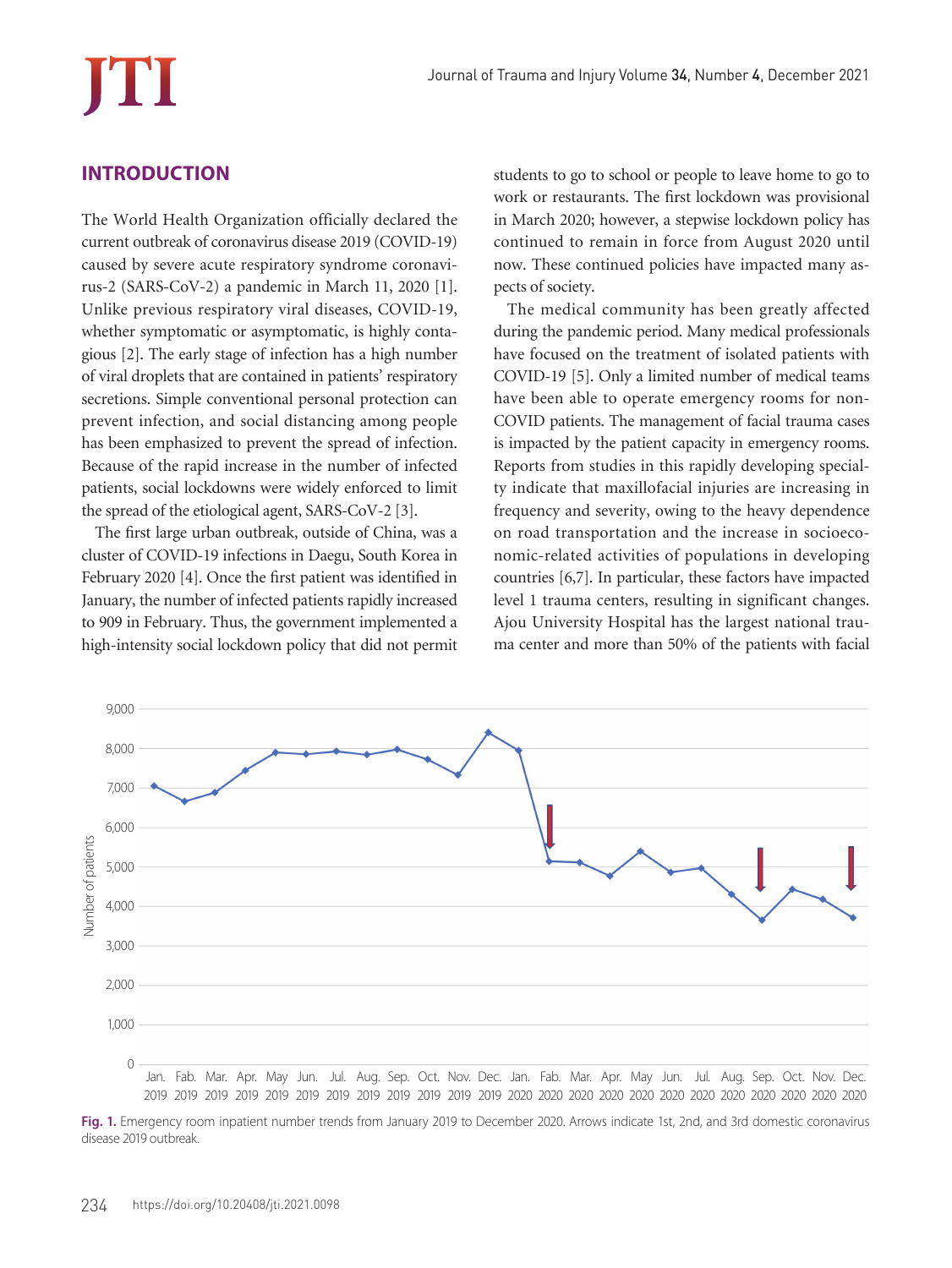injuries have multiple traumas, requiring coordinated management between emergency physicians and surgical specialists [8,9]. Despite strong relationship between level 1 trauma center and facial trauma patients, most studies have focused merely on the effect of high-impact disease outbreaks in trauma center.

In this study, we share our experiences of facial trauma management during the social lockdown period and present the results of an investigation of epidemiological changes in facial bone fractures. We also analyzed the impact of level 1 trauma center medical capacity on facial bone fracture case management during the pandemic period.

**METHODS**

This study was approved by the Institutional Review Board (IRB) of Ajou University College of Medicine

(IRB No. AJIRB-DEV-INT-21-167). The requirement for informed consent was waived by the IRB because of the retrospective study design. This retrospective study was based on a chart review of patients who presented to the emergency center of Ajou University Hospital in Suwon, South Korea, from January 1, 2019 to December 31, 2020.

This study included a total of 997 patients who presented to Ajou University Hospital Emergency Center and consulted with the plastic surgery, oral, or maxillofacial departments for facial bone fractures. Baseline patient information was collected, and the causes of injury were classified into seven categories: domestic accidents, physical violence, traffic accidents, sports-leisure injuries, work-related injuries, slip and fall injuries, and others. Domestic violence can be defined in a variety of ways and is associated with a variety of injuries, not limited to acute physical injuries. In this study, we classified injuries according to the physical location in which the injury occurred. Even if they occurred outdoors, non-sports-re-

**Table 1.** Monthly comparison of patients evaluated in the emergency room and patients who received a consult for facial bone fracture

|                             | 2019                           |                 |                | 2020   |                                |                 |                | <b>Patient</b> | <b>Patient</b>                    |                                            |
|-----------------------------|--------------------------------|-----------------|----------------|--------|--------------------------------|-----------------|----------------|----------------|-----------------------------------|--------------------------------------------|
|                             | <b>Facial bone</b><br>fracture | <b>Total ER</b> | Ratio $(\%)^a$ | ISS>15 | <b>Facial bone</b><br>fracture | <b>Total ER</b> | Ratio $(\%)^a$ | ISS>15         | number<br>difference<br>2020/2019 | ratio dif-<br>ference $(\% )$<br>2020/2019 |
| Total number<br>of patients | 561 (100.00)                   |                 |                | 1,094  | 436 (100.00)                   |                 |                | 1,248          |                                   |                                            |
| Jan.                        | 27(4.81)                       | 7,055           | 38.27          | 77     | 38 (8.72)                      | 7,949           | 47.80          | 78             | 11                                | 40.74                                      |
| Feb.                        | 27(4.81)                       | 6,660           | 40.54          | 63     | 27(6.19)                       | 5,144           | 52.49          | 90             | $\mathbf{0}$                      | 0.00                                       |
| Mar.                        | 39(6.95)                       | 6,885           | 56.64          | 83     | 37 (8.49)                      | 5,118           | 72.29          | 79             | $-2$                              | $-5.13$                                    |
| Apr.                        | 43 (7.66)                      | 7,446           | 57.75          | 80     | 39 (8.94)                      | 4,773           | 81.71          | 102            | $-4$                              | $-9.30$                                    |
| May                         | 43 (7.66)                      | 7,902           | 54.42          | 107    | 45 (10.32)                     | 5,400           | 83.33          | 102            | $\overline{2}$                    | 4.65                                       |
| Jun.                        | 47 (8.38)                      | 7,856           | 59.83          | 95     | 41 (9.40)                      | 4,867           | 84.24          | 107            | $-6$                              | $-12.77$                                   |
| Jul.                        | 50 (8.91)                      | 7,929           | 63.06          | 86     | 43 (9.86)                      | 4,971           | 86.50          | 101            | $-7$                              | $-14.00$                                   |
| Aug.                        | 52 (9.27)                      | 7,844           | 66.29          | 101    | 29(6.65)                       | 4,310           | 67.29          | 132            | $-23$                             | $-44.23$                                   |
| Sep.                        | 53 (9.45)                      | 7,975           | 66.46          | 104    | 30(6.88)                       | 3,655           | 82.08          | 139            | $-23$                             | $-43.40$                                   |
| Oct.                        | 64 (11.41)                     | 7,724           | 82.86          | 111    | 38 (8.72)                      | 4,436           | 85.66          | 120            | $-26$                             | $-40.63$                                   |
| Nov.                        | 58 (10.34)                     | 7,330           | 79.13          | 89     | 41 (9.40)                      | 4,183           | 98.02          | 108            | $-17$                             | $-29.31$                                   |
| Dec.                        | 58 (10.34)                     | 8,406           | 69.00          | 98     | 28 (6.42)                      | 3,715           | 75.37          | 90             | $-30$                             | $-51.72$                                   |

Values are presented as number (%). The score of ISS is based on Korean Trauma Data Bank (KTDB) data.

ISS: Injury Severity Score.

aRatio=facial bone fracture/total ER.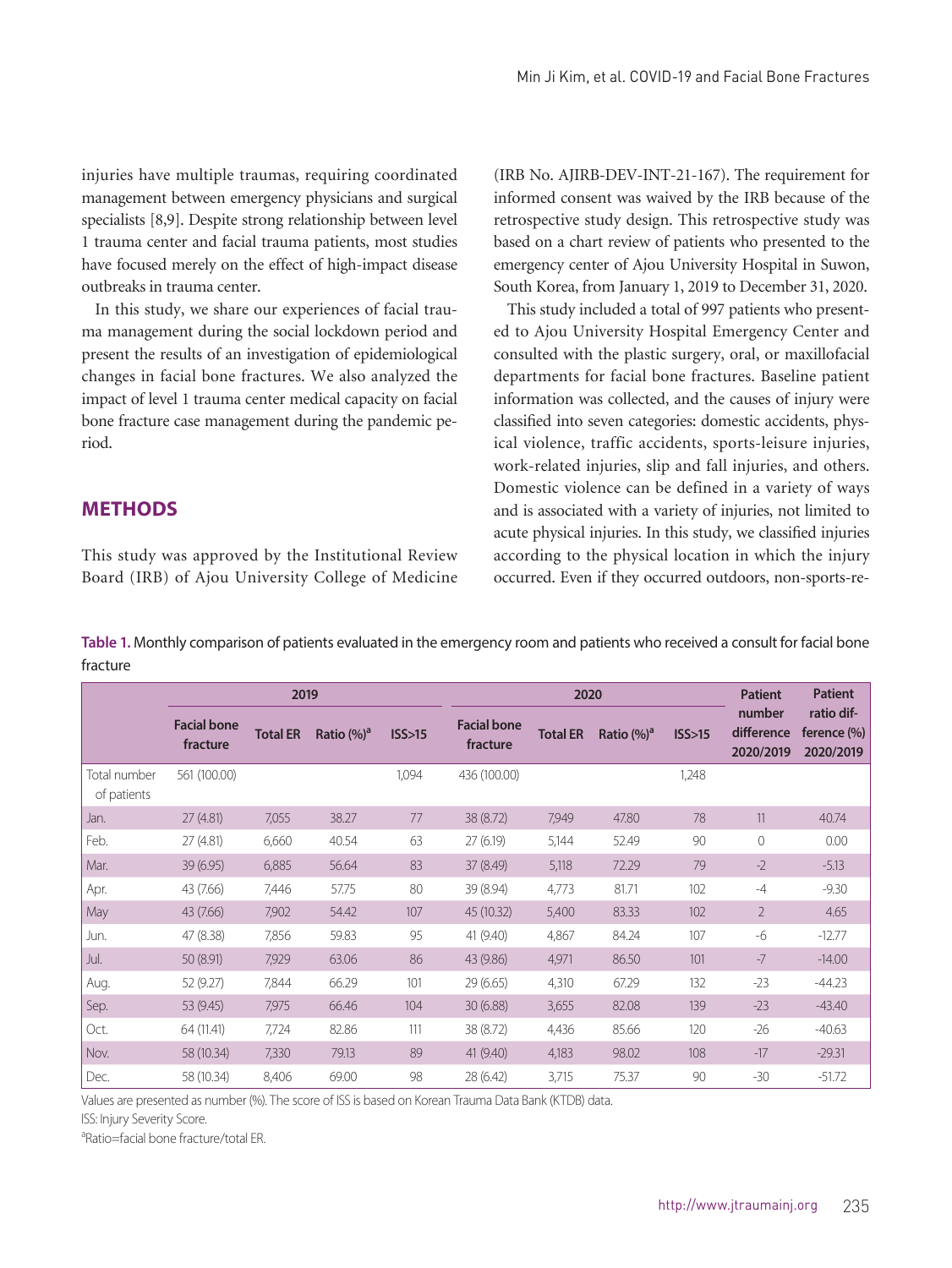lated injuries were classified in categories such as "slip and fall" or "other." Injuries were also evaluated based on their anatomical location.

Our study design was a comparative study of two different period groups, the 2019 and 2020 groups; the latter group experienced a social lockdown due to the COVID-19 pandemic. We analyzed the monthly epidemiological changes, reasons for the changes in trauma, and surgical management changes during the pandemic period.

Continuous variables were presented as means and standard deviations and were compared using the *t*-test. Categorical variables were presented as frequencies and percentages and were compared using the chi-square and Fisher exact tests. Statistical analyses were performed using SPSS version 19.0 (IBM Corp.; Armonk, NY, USA). Statistical significance was indicated by a *p-*value <0.05.

### 12.00 Monthly facial bone fracture percentage of Monthly facial bone fracture percentage of annual facial bone fracture patients (%) annual facial bone fracture patients (%) 10.00 8.00 6.00 4.00 2.00 0.00 Jan. Feb. Mar. Apr. May Jun. Jul. Aug. Sep. Oct. Nov. Dec.  $-2019 - 2020$

## **RESULTS**

A total of 997 patients were included in this study, and 711 patients who were diagnosed with facial bone fractures and underwent surgery were evaluated. On January 20, 2020, the first COVID-19 patient was identified in Korea and the subsequent number of patients rapidly increased, with a peak on February 29, 2020 of 909 patients. The increased number of cases resulted in high-intensity social distancing with a city lockdown beginning in March 2020. The total number of emergency room inpatients reflected this trend (Fig. 1). The number of patients in January was 7,949 and steeply decreased to 5,144 patients in February, and 5,188 patients in March. The national high-intensity lockdown strategy remained in effect until August 2020. On August 27, Korea reported a second large outbreak with 441 patients, which led to a nationwide lockdown

> **Fig. 2.** Monthly facial bone fracture inpatient number trends in 2019 versus 2020. Arrows indicate 1st, 2nd, and 3rd domestic coronavirus disease 2019 outbreak.

| Table 2. Comparison of causes of facial bone fracture: the control period (2019) versus the social lockdown period (2020) |  |  |
|---------------------------------------------------------------------------------------------------------------------------|--|--|
|---------------------------------------------------------------------------------------------------------------------------|--|--|

|                   | 2019         | 2020         | <b>Difference</b>  | <i>p</i> -value      |
|-------------------|--------------|--------------|--------------------|----------------------|
| Domestic accident | 23(4.10)     | 135 (30.92)  | 112 (486.36)       | < 0.001 <sup>a</sup> |
| Physical violence | 106 (18.85)  | 106(24.34)   | 0(0.35)            | 0.042 <sup>a</sup>   |
| Traffic accident  | 97 (17.21)   | 55 (12.50)   | $-42$ ( $-43.56$ ) | 0.04 <sup>a</sup>    |
| Sports-lesure     | 64 (11.48)   | 29(6.58)     | $-36(-55.44)$      | 0.009 <sup>a</sup>   |
| Industrial        | 41 (7.38)    | 23(5.26)     | $-18(-44.55)$      | 0.241                |
| Slip and fall     | 216 (38.52)  | 66 (15.13)   | $-150(-69.47)$     | < 0.001              |
| Others            | 14 (2.46)    | 23(5.26)     | 9(66.34)           | < 0.001              |
| Total             | 561 (100.00) | 436 (100.00) | $-125$ $(-22.28)$  |                      |

Values are presented as number (%).

a Statistically significant *p*<0.05.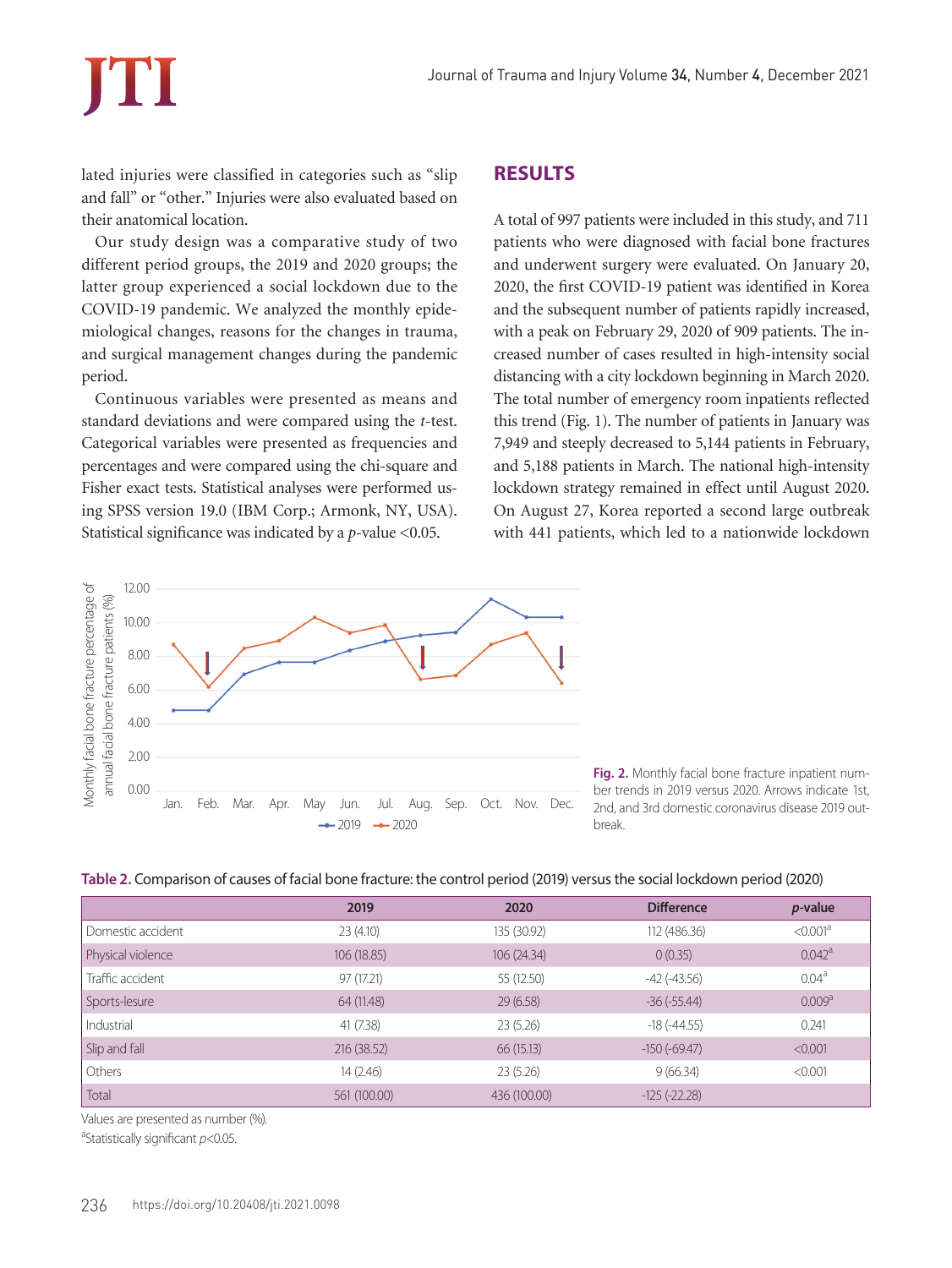and second-level social distancing in metropolitan areas. A third outbreak was reported on December 25, with 1,240 patients. Thus, there were two more points in August and December with decreases in trauma cases due to the pandemic-related lockdown (Fig. 1). Among the total emergency room inpatients in 2020, the number of pa-



Fig. 3. The etiology of facial bone fractures in 2019 versus 2020. <sup>a</sup>Statitically significant p<0.05.

| Table 3. Anatomical distribution of facial bone fractures before and during COVID-19 |  |  |
|--------------------------------------------------------------------------------------|--|--|
|--------------------------------------------------------------------------------------|--|--|

|                                      | 2019         | 2020         | <b>Difference</b> | $p$ -value           |
|--------------------------------------|--------------|--------------|-------------------|----------------------|
| Total                                | 367 (100.00) | 344 (100.00) |                   |                      |
| Nasal bone                           | 219 (44.79)  | 133 (26.44)  | $-86(-39.27)$     | < 0.001 <sup>a</sup> |
| Frontal bone and sinus               | 1(0.20)      | 13(2.58)     | 12 (1,200.00)     | < 0.001 <sup>a</sup> |
| Superior orbital rim                 | 1(0.20)      | 4(0.80)      | 3(300.00)         | 0.374                |
| Medial orbital wall                  | 24 (4.91)    | 47 (9.34)    | 23 (95.83)        | 0.007 <sup>a</sup>   |
| Inferior orbital wall                | 87 (17.79)   | 107(21.27)   | 20 (22.99)        | 0.174                |
| NEO (Naso-ethmoido-orbital fracture) | 5(1.02)      | 12(2.39)     | 7(140.00)         | 0.141                |
| Zygomatic arch                       | 15(3.07)     | 11(2.19)     | $-4$ $(-26.67)$   | 0.431                |
| Maxillary wall                       | 13(2.66)     | 16(3.18)     | 3(23.08)          | 0.708                |
| Frontozygomatic complex              | 93 (19.02)   | 128 (25.45)  | 35(37.63)         | 0.018 <sup>a</sup>   |
| <b>Mandible</b>                      | 31(6.34)     | 27(5.37)     | $-4$ ( $-12.90$ ) | 0.589                |
| Alveolar bone                        | 0(0.00)      | 5(0.99)      | 5(500.00)         | < 0.001 <sup>a</sup> |

Values are presented as number (%).

COVID-19: coronavirus disease 2019.

a Statistically significant *p*<0.05.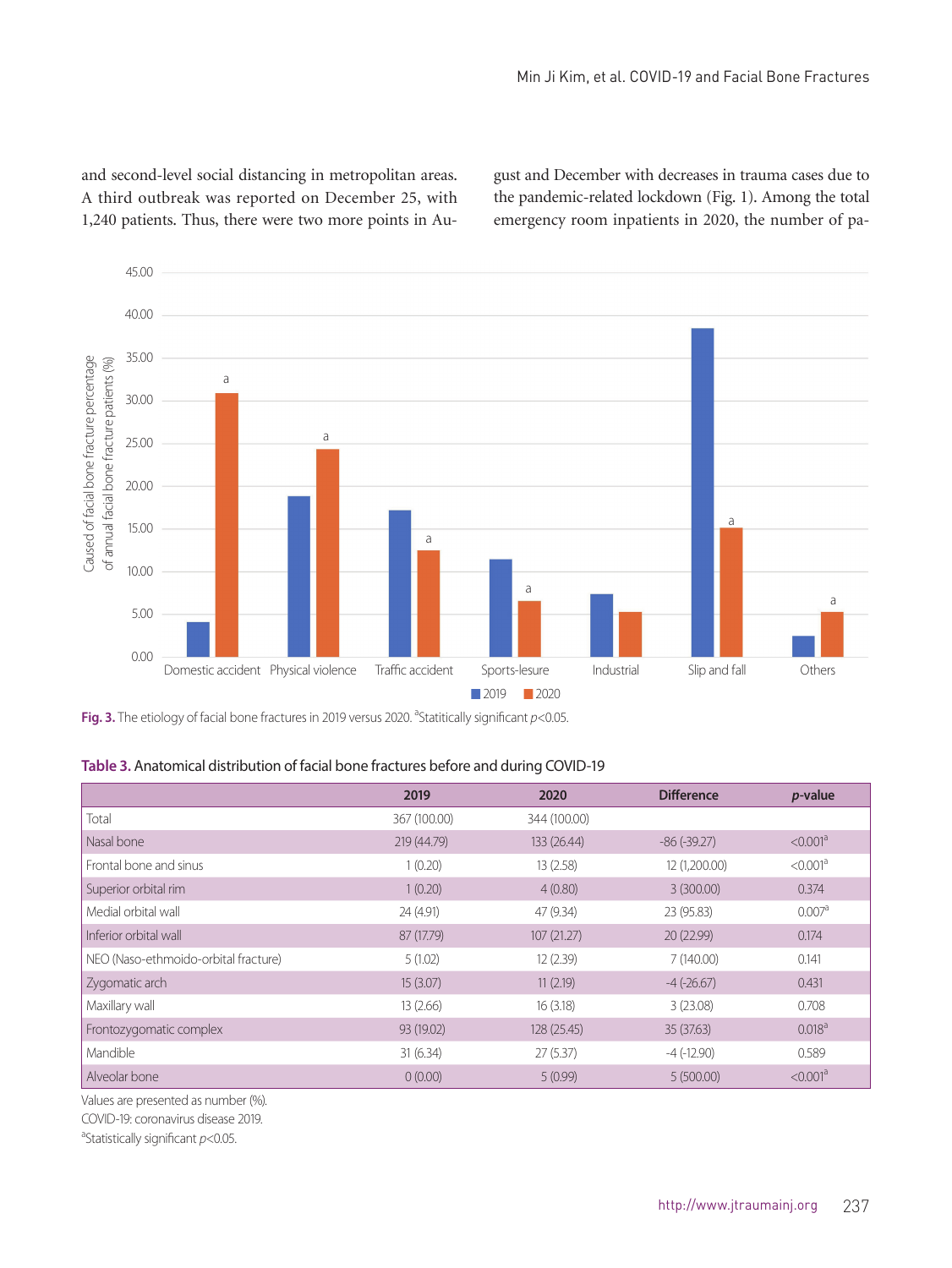tients with facial bone fractures was compared to the 2019 trends (Table 1). In comparison with the 2019 facial bone fracture data, the number of patients decreased from March 2020, and this trend continued until December 2020. In May and November, there were recovery periods just before the second and third outbreaks. In 2019, there were 561 patients with facial bone fractures and in 2020, there were 436. These total numbers did not show a statistically significant difference, but the monthly incidence trends for 2020 did show a significant change (Fig. 2). In 2019, from spring to winter, the incidence of fractures continued to increase. In 2020, there were three periods of decrease, in February, August, and December, corresponding to pandemic-related lockdowns.

Analysis of the causes of trauma in patients with facial bone fractures showed a statistically significant increase in domestic accidents (2019: 4.10% vs. 2020: 30.92%; *p*<0.001) (Table 2). Conversely, slip and fall events showed a statistically significant decrease in 2020 (2019: 38.52% vs. 2020: 15.13%; *p*<0.001) (Fig. 3). A total of 367 patients underwent facial bone fracture reduction surgery and 244 patients underwent fixation surgery. The anatomical distribution of the injuries was evaluated. The frontozygomatic complex was the anatomical area with the greatest increase in fractures in 2020 (37.64% increase, *p*=0.018), followed by medial orbital wall and frontal bone fractures. Nasal bone fractures were the most common type and showed the largest decrease (-39.27%, *p*<0.001) (Table 3). To analyze trauma severity, the Injury Severity Score (ISS) was used (Table 1). The number of patients with ISS scores over 15 increased from 1,094 patients in 2019 to 1,248 patients in 2020. The severity of facial trauma was evaluated by the anatomical site involved and whether one area, two areas, or  $\geq$ 3 areas were

**Table 4.** Comparison of the anatomical complexity of facial fractures before and during COVID-19

|                                               | 2019         | 2020         | <b>Difference</b> | <i>p</i> -value      |
|-----------------------------------------------|--------------|--------------|-------------------|----------------------|
| Single fracture                               | 272 (74.11)  | 201 (58.43)  | $-71$ $(-26.10)$  | < 0.001 <sup>a</sup> |
| Double combined fracture                      | 66 (17.98)   | 85 (24.71)   | 19 (28.79)        | < 0.001 <sup>a</sup> |
| Over than 3 anatomical area involved fracture | 29 (7.90)    | 58 (16.86)   | 29 (100.00)       | < 0.001 <sup>a</sup> |
| Total                                         | 367 (100.00) | 344 (100.00) |                   |                      |

Values are presented as number (%). COVID-19: coronavirus disease 2019.

a Statistically significant *p*<0.05.



**Fig. 4.** Comparison of the complexity of facial bone fractures in 2019 versus 2020. a Statitically significant *p*<0.05.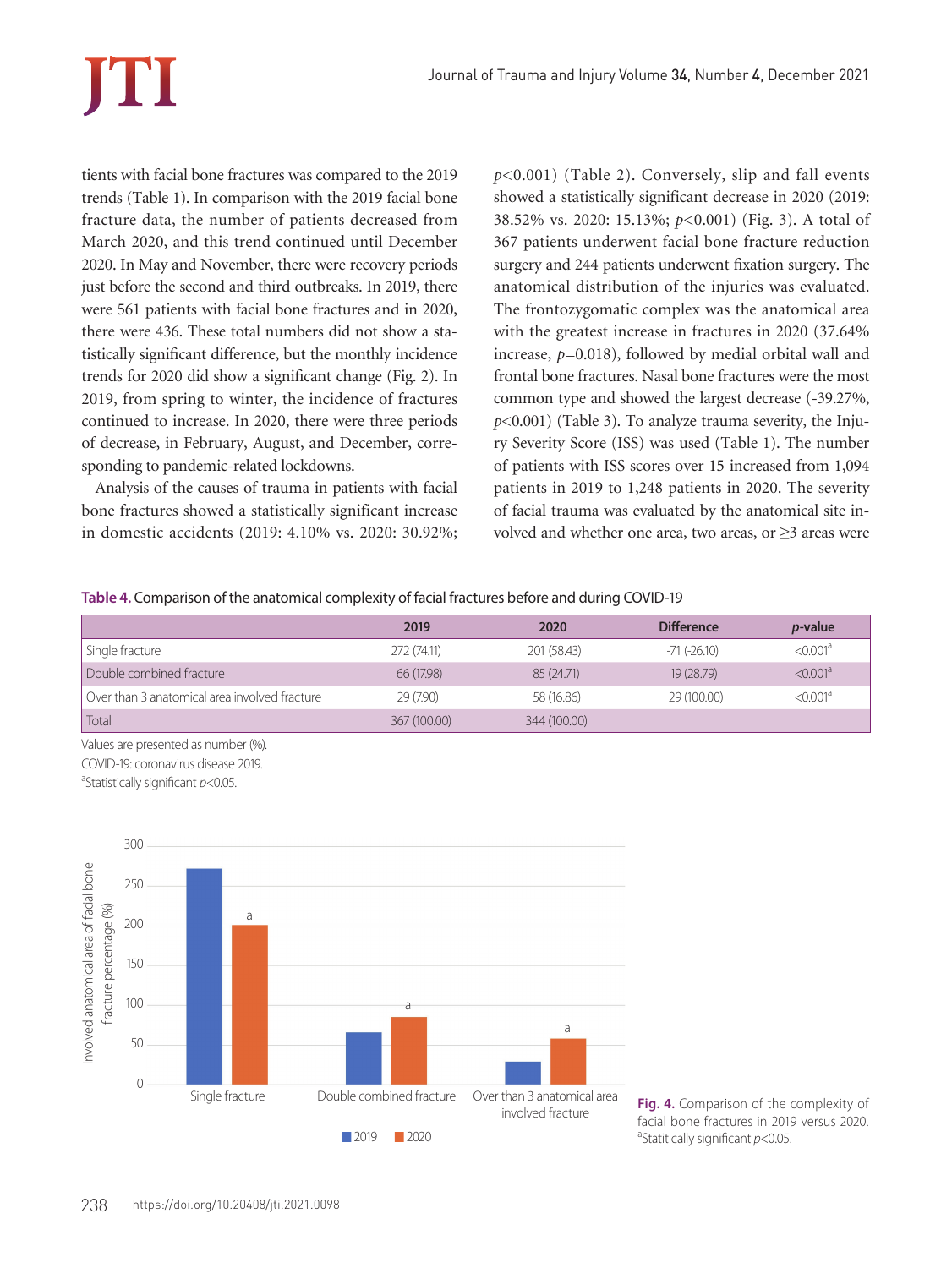involved. All the subgroups showed statistically significant changes in 2020. The one-area group showed a significant decrease, whereas the two-area and ≥3-area groups showed a significant increase in 2020 (Table 4, Fig. 4).

### **DISCUSSION**

### **National COVID-19 trends**

In South Korea, the government enforced strict restrictions to prevent the spread of COVID-19. Initially, the policy was implemented for a limited period; however, it had to be extended throughout 2020. The characteristics of injuries seen in the emergency department were influenced by these policies, which directly limited personal living space and impacted changes in human behavior. Decreases in certain injuries are thought to be due to a decrease in outdoor activities and sports, as a result of social distancing policies [10,11]. The number of patients with fractures decreased as the number of confirmed COVID-19 cases increased and government lockdowns were imposed [12].

The above pattern illustrated passive or secondary results of the pandemic-related changes in patient behavior. However, there were also active or primary patient behaviors that impacted emergency departments. Large emergency centers, such as Ajou University Hospital Level 1 Trauma Center and many of the centers in the news, were shown as overcrowded with COVID-19 patients. Thus, many people feared going to the emergency centers when their injuries were not severe. In addition, a large proportion of patients with a facial fracture opted not to undergo surgery even when indicated.

#### **Changes in facial trauma epidemiology**

The incidence patterns of patients with facial trauma were similar to the overall incidence of trauma inpatients. When the total number of emergency room patients increased, the number of facial trauma patients increased concurrently. However, during periods of decreased patient volume, such as during high-intensity social distancing, the number of overall patients decreased.

 Sports-related and outdoor activity-related fractures significantly decreased. Domestic injuries were the most

common causes of injury, including furniture-related slip-and-falls, injuries associated with alcohol consumption, and parental violence [13]. Even though similar injuries occurred outdoors, those injuries were classified in categories such as "slip and fall" or "other". Interpersonal violence and intimate partner violence have reportedly increased due to prolonged periods of staying at home [14]. Moreover, reports of suicide have been linked to the psychological distress attributed to the prolonged lockdown. An increase in the incidence of suicide as a result of the COVID-19 crisis has been highlighted as a major public health issue [15].

 Trauma severity was also investigated. In the classification by anatomical site of injury, fracture of the frontozygomatic complex was defined as a fracture involving the zygoma and its surrounding bones [16]. The typical lines of a zygomatic complex fracture emanate superiorly from the inferior orbital fissure, along the sphenozygomatic suture to the frontozygomatic suture, where they cross the lateral orbital rim. Significantly more widespread fracture patterns imply a greater fracture severity than is associated with single-fracture patterns. In our study, an analysis of the patients who underwent facial bone fracture reduction revealed that the number of patients with three or more involved anatomical areas doubled, implying a significantly increased severity.

#### **Countermeasures for the ongoing COVID outbreak**

Several articles have analyzed the impact of the COVID-19 pandemic on surgical departments. Surgical activity declined due to infection control measures implemented during the pandemic [17-19]. Of note, facial bone reduction surgery requires an oral and gingival approach in most cases. This approach provides the best access and visibility for this surgery, despite exposure to possible virus reservoirs. Certain recommendations were taken into consideration in order to deal with the COVID-19 pandemic [20,21]. A classification of emergencies was devised in the context of the current pandemic, providing a framework for decision-making in oral and maxillofacial trauma surgery care. While measuring a patient's fracture severity, a COVID-19 risk assessment should be done concurrently, and management of cross-infection should be ongoing. Thus, in many surgical departments, par-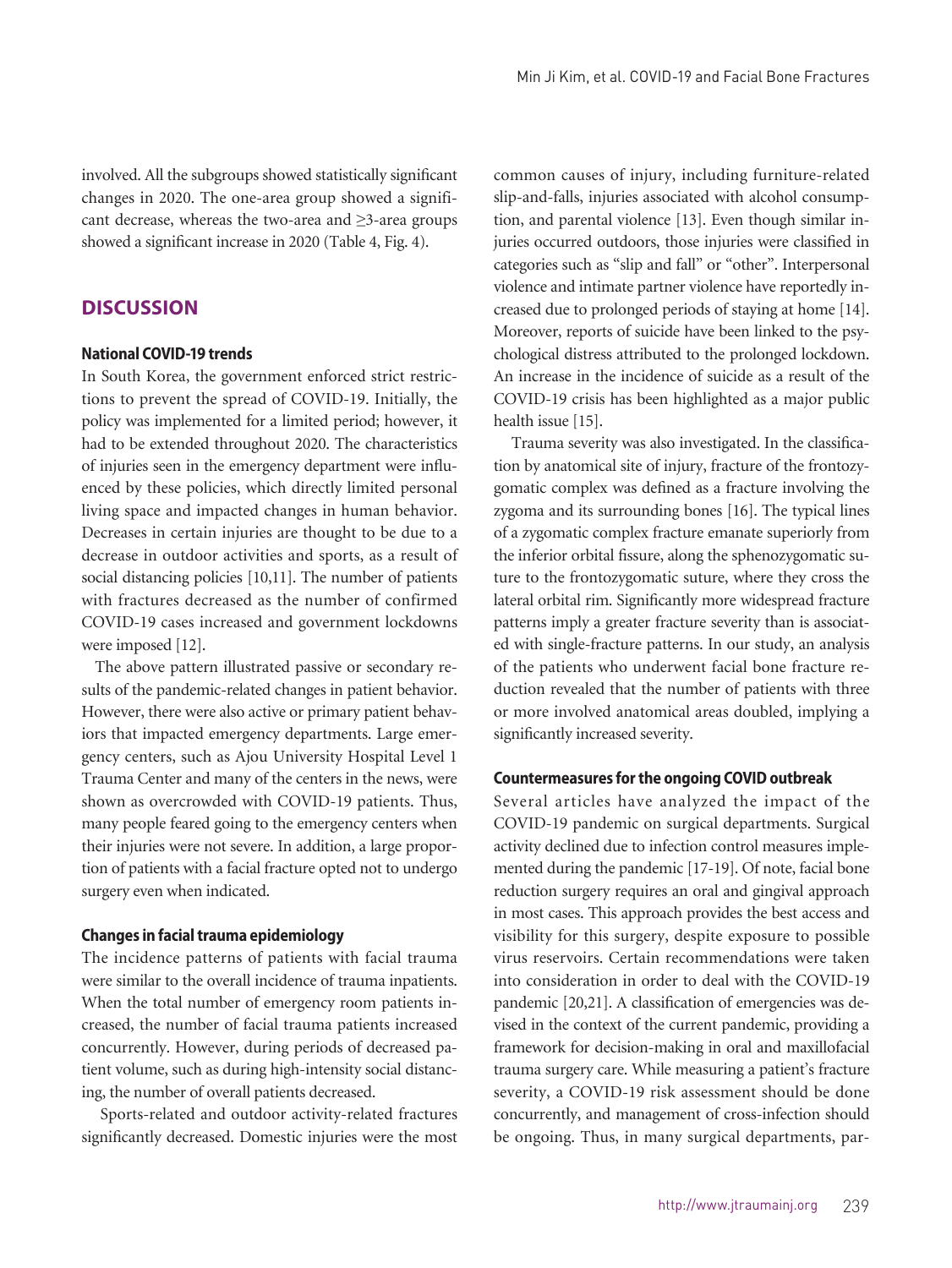ticularly in maxillofacial surgical units, non-COVID-19 patients were also managed according to the guidelines provided by national and international disease control agencies to prevent the spread of COVID-19. Specifically, single-occupancy hospital rooms were utilized, and patients remained in the same operating room and post-anesthesia recovery room. Emphasis was placed on procuring personal protective equipment and comfortable face shields and masks that did not interfere with the field of vision during surgery.

### **Limitation**

This study had several limitations, including the inherent limitations associated with its retrospective design. Additionally, the sample size was small and the study was conducted at a single institution. This study only included patients who were evaluated by plastic, oral, and maxillofacial surgeons in the emergency room. Owing to the increased workload in the emergency room, trauma physicians may have suggested that some patients return home and may not have emphasized the need for a formal consultation with a specialized doctor. These patient numbers may have affected the final study results. Moreover, there could have been a surgeon preference regarding when patients underwent surgery, and the operation timing could not be standardized. The ISS data collected for this study were obtained from the total trauma center statistics. For future studies, we plan to trace the trends of more specific face and head ISS data. In this study, the number of involved anatomical sites of facial trauma were used to analyze trauma severity. However, within a single-center study, these variations were minimal compared to those in multicenter studies. Despite these limitations, this study is meaningful for its evaluation of how facial trauma inpatient management was affected by changes in trauma centers during the COVID-19 pandemic.

# **CONCLUSIONS**

This study demonstrated that the incidence of facial trauma patients correlates with the number of patients presenting to the emergency department, and that facial trauma is inextricably related to multiple trauma cases. During 2020, three large outbreaks of COVID-19 led to high-intensity social distancing practices. Domestic accidents were more common causes of injury during these periods than traffic accidents or work-related accidents seen in the previous year. Facial trauma involving multiple anatomical sites was more severe than isolated fractures.

# **CONFLICTS OF INTEREST**

No potential conflict of interest relevant to this article was reported.

# **INFORMED CONSENT**

This type of study does not require informed consent.

# **REFERENCES**

- 1. Solomon MD, McNulty EJ, Rana JS, Leong TK, Lee C, Sung SH, et al. The COVID-19 pandemic and the incidence of acute myocardial infarction. N Engl J Med 2020;383:691-3.
- 2. Kaul D. An overview of coronaviruses including the SARS-2 coronavirus–molecular biology, epidemiology and clinical implications. Current Medicine Research and Practice 2020;10:54- 64.
- 3. Chen YH, Fang CT, Huang YL. Effect of non-lockdown social distancing and testing-contact tracing during a COVID-19 outbreak in Daegu, South Korea, February to April 2020: a modeling study. Int J Infect Dis 2021;110:213-21.
- 4. Kim S, Jeong YD, Byun JH, Cho G, Park A, Jung JH, et al. Evaluation of COVID-19 epidemic outbreak caused by temporal contact-increase in South Korea. Int J Infect Dis 2020;96:454-7.
- 5. Lee Y, Kirubarajan A, Patro N, Soon MS, Doumouras AG, Hong D. Impact of hospital lockdown secondary to COVID-19 and past pandemics on surgical practice: a living rapid systematic review. Am J Surg 2021;222:67-85.
- 6. Adekeye EO. The pattern of fractures of the facial skeleton in Kaduna, Nigeria. A survey of 1,447 cases. Oral Surg Oral Med Oral Pathol 1980;49:491-5.
- 7. Adebayo ET, Ajike OS, Adekeye EO. Analysis of the pattern of maxillofacial fractures in Kaduna, Nigeria. Br J Oral Maxillofac